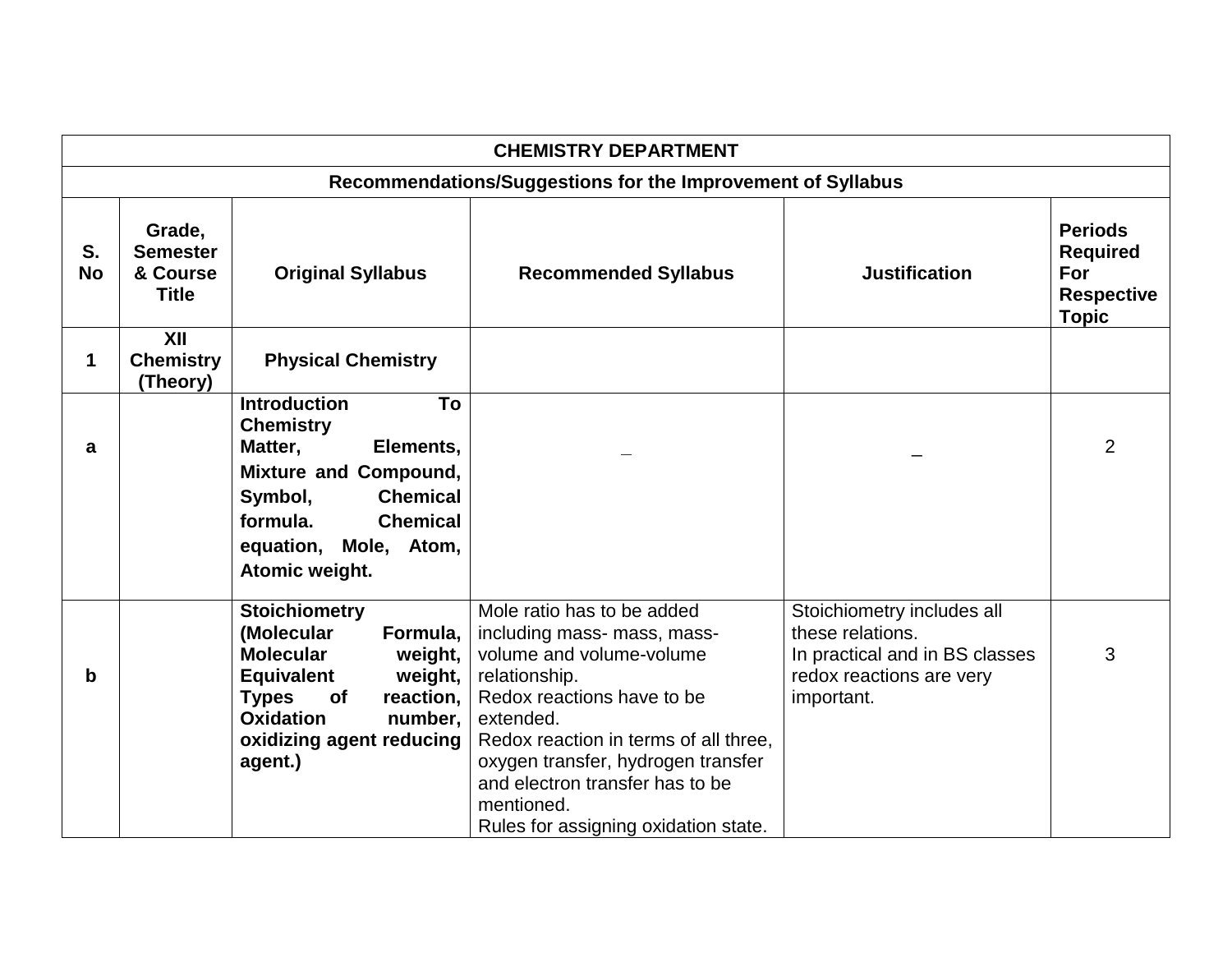| C            | <b>Structure Of Atom</b><br>(Elementary ideas<br><b>of</b> |                                     |                               | 1              |
|--------------|------------------------------------------------------------|-------------------------------------|-------------------------------|----------------|
|              | Neutron,<br>electron,                                      |                                     |                               |                |
|              | Dalton atomic theory.)                                     |                                     |                               |                |
|              | <b>Law Of Chemical</b>                                     |                                     |                               |                |
| d            | <b>Composition</b>                                         |                                     |                               | 2              |
|              | 1. Law of conservation                                     |                                     |                               |                |
|              | of mass                                                    |                                     |                               |                |
|              | 2. Law of constant or                                      |                                     |                               |                |
|              | definite proportion                                        |                                     |                               |                |
|              | 3. Law<br>of<br>multiple                                   |                                     |                               |                |
|              | proportion                                                 |                                     |                               |                |
|              | of<br>reciprocal<br>4. Law                                 |                                     |                               |                |
|              | proportion                                                 |                                     |                               |                |
|              | <b>Chemical Bond</b>                                       | Concept of sigma and pi bond.       | Difference b/w sigma and pi   |                |
|              | Valency,                                                   | Electronic configuration in ground  | bond is given in past papers. |                |
| е            | electronegativity,                                         | and excited state.                  | Electronic configuration also | $\overline{2}$ |
|              | covalent<br>bond,                                          | Electronic configuration of neutral | comes every year in exams.    |                |
|              | ionization<br>potential,                                   | atom, cation and anion.             |                               |                |
|              | polar and non-polar and                                    |                                     |                               |                |
|              | ionic bond                                                 |                                     |                               |                |
|              | <b>Inorganic chemistry</b>                                 |                                     |                               |                |
| $\mathbf{2}$ |                                                            |                                     |                               |                |
|              | Introduction to periodic                                   |                                     |                               |                |
| a            | table                                                      |                                     |                               |                |
|              | <b>Solution</b>                                            |                                     |                               |                |
|              | Definition, Type of<br>٠                                   |                                     |                               |                |
|              | solution,                                                  | Numericals of morality and          |                               |                |
| b            | <b>Concentration units</b>                                 | normality. Equivalent weight and    |                               | 3              |
|              | <b>of</b><br>solution,                                     | molecular weight.                   |                               |                |
|              | saturation of solution                                     |                                     |                               |                |
|              | Differentiate of a true                                    |                                     |                               |                |
|              | solution,<br>colloidal                                     |                                     |                               |                |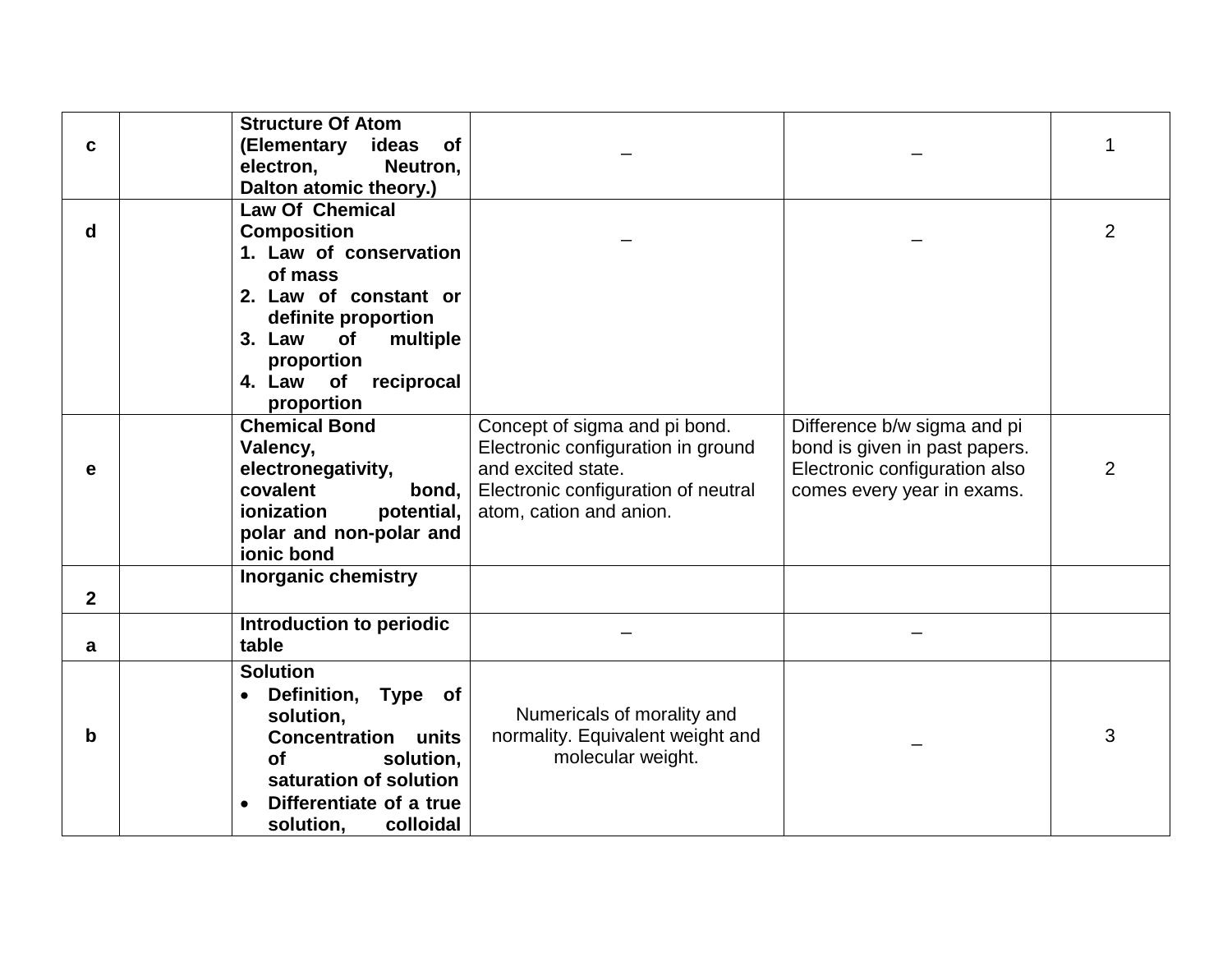|                         | solution<br>and                |                                  |                |
|-------------------------|--------------------------------|----------------------------------|----------------|
|                         | suspensions                    |                                  |                |
| C                       | Acid, base and salt            | All three theories of acid base. |                |
|                         |                                | Conjugate acid base pair.        | 4              |
|                         | <b>General characteristics</b> |                                  |                |
|                         | of Gasses                      |                                  |                |
|                         | Preparation, properties,       |                                  |                |
| d                       | and uses of                    |                                  | $\overline{4}$ |
|                         | 1. Hydrogen                    |                                  |                |
|                         | 2. Oxygen                      |                                  |                |
|                         | 3. Hydrogenperoxide            |                                  |                |
|                         | 4. Carbondioxide               |                                  |                |
|                         | including<br>fire              |                                  |                |
|                         | extinguisher                   |                                  |                |
|                         | <b>Study of nonmetals</b>      |                                  |                |
|                         | (occurrence and                |                                  |                |
| е                       | chemical properties)           |                                  | 2              |
|                         | 1. Carbon<br>and<br>its        |                                  |                |
|                         | allotropic forms               |                                  |                |
|                         | 2. Halogen family and          |                                  |                |
|                         | their comparison               |                                  |                |
|                         | <b>Study of metals</b>         |                                  |                |
|                         | (occurrence, ores,             |                                  |                |
| f                       | chemical properties and        |                                  | 3              |
|                         | uses)                          |                                  |                |
|                         | 1. Alkali metals(sodium,       |                                  |                |
|                         | potassium                      |                                  |                |
|                         | 2. Light<br>metals             |                                  |                |
|                         | (aluminum,                     |                                  |                |
| $\overline{\mathbf{3}}$ | magnesium)                     |                                  |                |
|                         | <b>Organic Chemistry</b>       |                                  |                |
|                         |                                |                                  |                |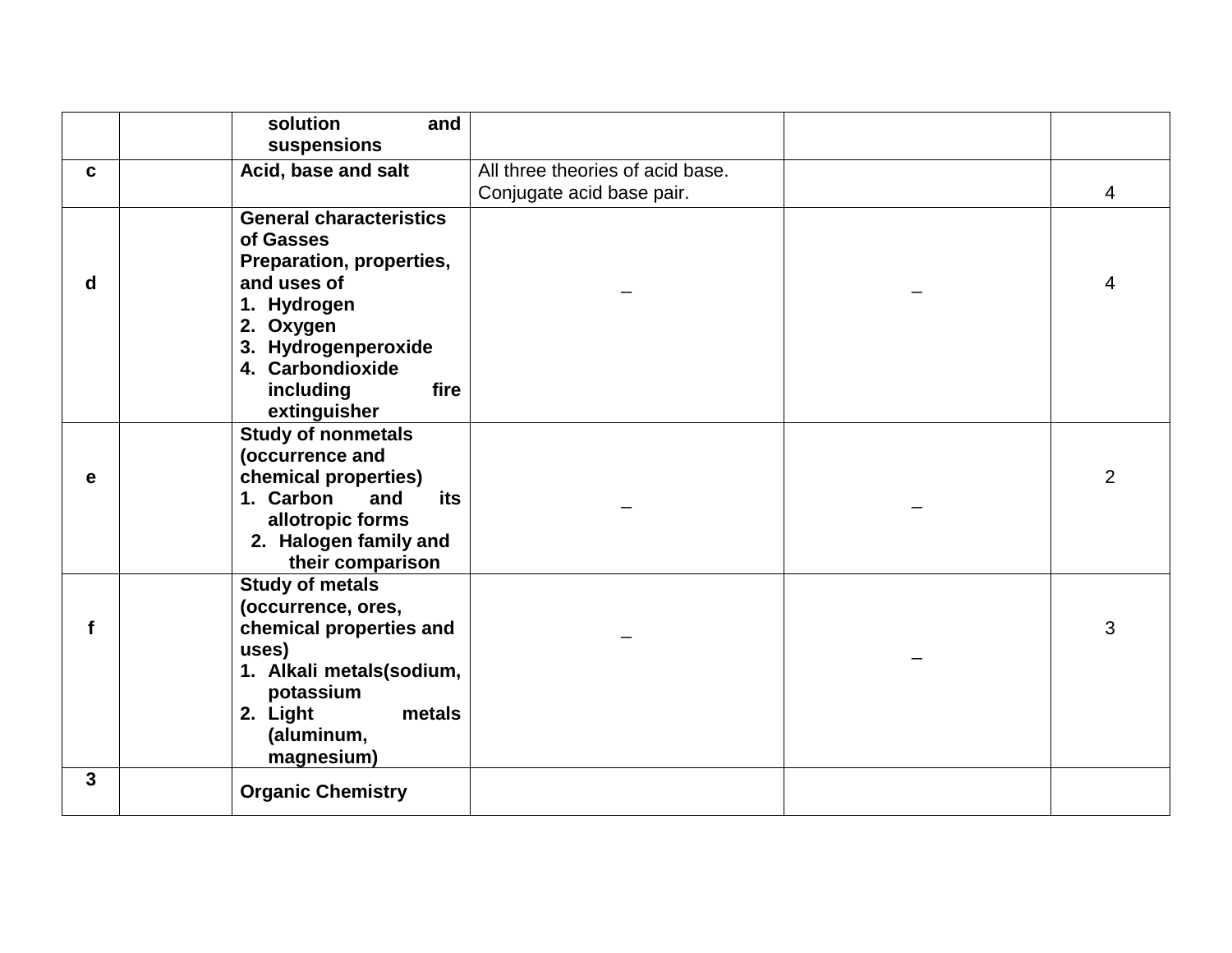| a | Introduction to organic<br>chemistry<br>and<br>differentiate<br>between<br>organic and inorganic<br>compounds                                           |                                                                                                                             |                                             |   |
|---|---------------------------------------------------------------------------------------------------------------------------------------------------------|-----------------------------------------------------------------------------------------------------------------------------|---------------------------------------------|---|
|   | <b>Introduction</b><br>to<br>hydrocarbons                                                                                                               | Nomenclature of hydrocarbons,<br>concept of normal iso, neo                                                                 | 3-6 marks of paper comprises<br>from these. |   |
| b | 1. Saturated<br>hydrocarbon<br>(alkane),<br>preparationand<br>properties<br>2. Unsaturated<br>hydrocarbon (alkene)<br>preparation<br>and<br>properties. | structures. Concept of primary,<br>secondary and tertiary carbons.<br>In unsaturated hydrocarbons<br>alkynes also included. |                                             | 8 |
| C | introduction<br>Alcohol,<br>and types of alcohol,<br>preparation and reaction<br>of ethyl alcohol                                                       | Nomenclature must be mentioned.                                                                                             | Nearly comes every year in<br>paper         |   |

**Practical**

| S.<br><b>No</b> | Grade,<br><b>Semester</b><br>& Course<br><b>Title</b> | <b>Original Syllabus</b> | <b>Recommended Syllabus</b> | <b>Justification</b> | <b>Periods</b><br><b>Required</b><br>For<br><b>Respectiv</b> |
|-----------------|-------------------------------------------------------|--------------------------|-----------------------------|----------------------|--------------------------------------------------------------|
|-----------------|-------------------------------------------------------|--------------------------|-----------------------------|----------------------|--------------------------------------------------------------|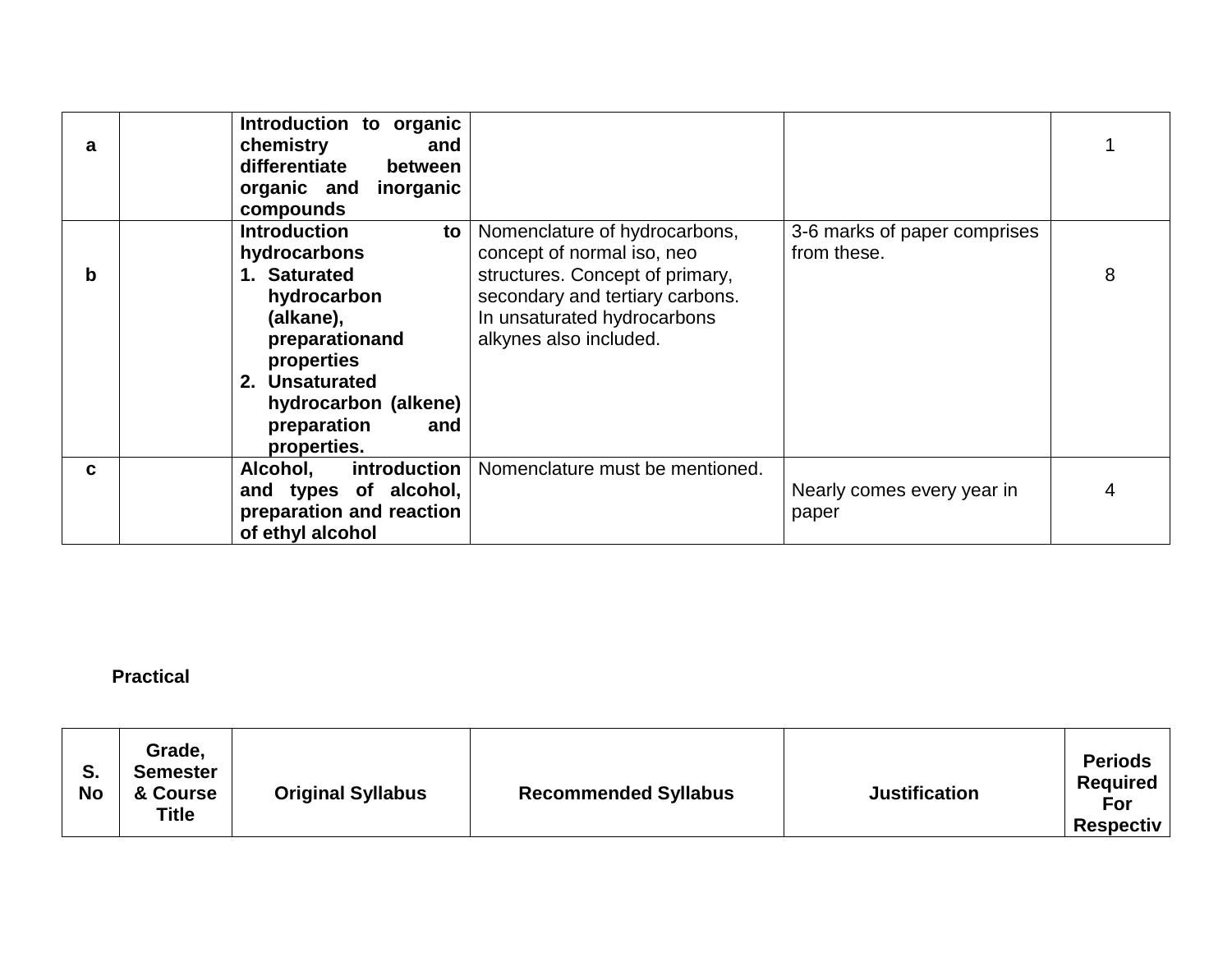|              |                  |                                     |  | e Topic |
|--------------|------------------|-------------------------------------|--|---------|
|              |                  |                                     |  |         |
|              | XII              |                                     |  |         |
|              | <b>Chemistry</b> |                                     |  |         |
|              | (Practical)      |                                     |  |         |
|              |                  | 1. Titration                        |  |         |
| 1            |                  | To find the normality               |  | 18      |
|              |                  | and amount of given                 |  |         |
|              |                  | acid or base in given               |  |         |
|              |                  | volume.                             |  |         |
|              |                  | 2. Salt analysis                    |  |         |
|              |                  | <b>Copper sulphate</b><br>$\bullet$ |  |         |
|              |                  | <b>Zinc sulphate</b>                |  |         |
|              |                  | <b>Aluminum</b>                     |  |         |
| $\mathbf{2}$ |                  | sulphate                            |  | 24      |
|              |                  | <b>Nickle sulphate</b><br>$\bullet$ |  |         |
|              |                  | <b>Ferrous sulphate</b>             |  |         |
|              |                  | <b>Cobalt chloride</b>              |  |         |
|              |                  | <b>Ferric chloride</b>              |  |         |
|              |                  | <b>Barium nitrate</b>               |  |         |
|              |                  | <b>Lead nitrate</b>                 |  |         |
|              |                  | Ammonium                            |  |         |
|              |                  | carbonate                           |  |         |
|              |                  | Analysis includes three             |  |         |
|              |                  | steps                               |  |         |
|              |                  | a. Priliminary examinations         |  |         |
|              |                  | Odour,<br>include<br>state.         |  |         |
|              |                  | colour and solubility.              |  |         |
|              |                  | <b>b</b> .Detection<br>of<br>anion  |  |         |
|              |                  | (acidic radical) in the given       |  |         |
|              |                  | salt.                               |  |         |
|              |                  | c.Detection<br>0f<br>basic          |  |         |